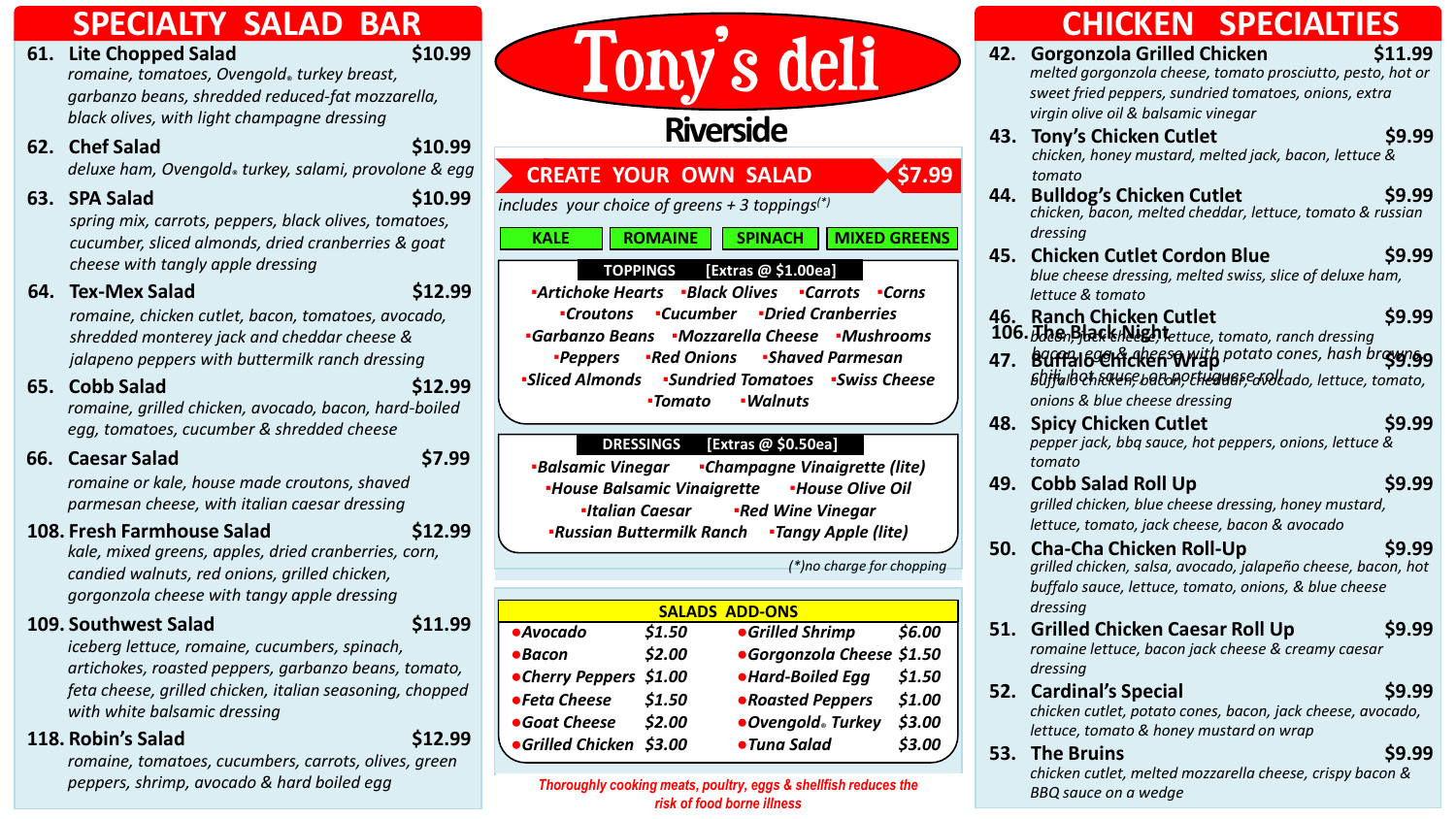|    |                                                                                                                                                                    |            | <b>SPECIALTIES OF THE HOUSE</b>                                                                                                                                                           |                                                                                                                                                                                     |
|----|--------------------------------------------------------------------------------------------------------------------------------------------------------------------|------------|-------------------------------------------------------------------------------------------------------------------------------------------------------------------------------------------|-------------------------------------------------------------------------------------------------------------------------------------------------------------------------------------|
| 1. | \$9.99<br><b>American combo</b><br>deluxe ham, Ovengold® turkey, bologna, lettuce,<br>tomato, american cheese, and mayo on wedge                                   |            | 11. Italian Combo<br>\$9.49<br>deluxe ham, salami, provolone, lettuce, tomato,<br>onions, oil & vinegar on wedge                                                                          | 21. This is a Tuna Melt<br>\$8.99<br>bacon, onions, lettuce, tomato, melted swiss or<br>provolone on rye                                                                            |
| 2. | <b>Balboa</b><br>\$10.99<br>rare roast beef, grilled onions, melted swiss,<br>horseradish, fried hot peppers, tomato, russian<br>dressing, on garlic wedge         |            | 12. Italian Grilled Chicken<br>\$10.49<br>marinated chicken, roasted peppers, sundried<br>tomatoes, melted provolone, tomato, onions & italian<br>dressing                                | 22. Greenwich Stallion<br>\$12.99<br>Rare roast beef, with scoop of potato salad, coleslaw,<br>horseradish, cheddar, bacon, onions, lettuce, tomato,<br>cherry peppers, & mayo      |
| 3. | \$6.49<br><b>BLT</b><br>bacon, lettuce, tomato & mayo on white bread                                                                                               |            | 13. Italian Turkey Wedge<br>\$10.49<br>Ovengold® turkey, italian dressing, roasted peppers,<br>tomato & fresh mozzarella                                                                  | 23. Tony's Big Burger<br>\$12.99<br>double black angus beef burger, bacon, onion, lettuce,<br>tomato, melted cheese, mayo & ketchup on wedge                                        |
| 4. | \$10.99<br><b>Caprise</b><br>fresh mozzarella, tomato, basil, roasted pepper,<br>pesto, balsamic vinegar, cold or panini style                                     |            | 14. The Bulldog Special<br>\$10.99<br>steak, fried mozzarella sticks, chicken tenders, french                                                                                             | 24. Cheese Burger Deluxe Combo<br>\$10.99<br>lettuce, tomato, mayo, raw onions, pickles & ketchup<br>on hard roll with french fries on roll                                         |
| 5. | \$8.99<br><b>Dancing Tuna</b><br>lettuce, tomato, red onions, hot or sweet peppers,<br>provolone & balsamic vinegar on portuguese roll                             |            | fries, fried onions, melted american cheese, hot sauce<br>& ketchup on garlic bread<br>15. The Cardinal Roast Beef Special<br>\$9.99                                                      | 25. Triple Step Turkey Club<br>\$9.99<br>Ovengold turkey on three slices of toast with mayo,<br>lettuce, tomato, bacon, avocado & cheese                                            |
| 6. | <b>Edward's Reuben</b><br>\$8.99<br>pastrami or corned beef, with melted swiss, sauerkraut<br>& russian dressing on rye                                            |            | roast beef, russian dressing, horseradish, cheddar,<br>lettuce & tomato<br>\$10.99<br>16. Palmer Hill Special                                                                             | 26. Turkey Club<br>\$8.99<br>Ovengold turkey, bacon, lettuce, tomato & mayo                                                                                                         |
| 7. | \$10.99<br><b>Ferrari</b><br>fresh mozzarella, prosciutto, roasted peppers, olive<br>paste, sundried tomato pesto, fresh tomato & balsamic<br>vinegar on wedge     | 17.        | Ovengold turkey, deluxe ham, roast beef, cheddar,<br>lettuce, tomato, bacon, avocado & mayo<br><b>Right off the Boat</b><br>\$9.99<br>soppressata, imported provolone, capicola, hot or   | 27. White Russian<br>\$10.99<br>Ovengold® turkey, roast beef, tomato, coleslaw, russian<br>dressing, bacon, horseradish, melted swiss on wedge<br>110. Taste of Calabria<br>\$10.99 |
| 8. | \$9.99<br><b>Frank Sinatra New York, NY</b><br>pepperoni, deluxe ham, provolone, hot or sweet<br>peppers, onions, oil, vinegar, lettuce, & tomato melted           |            | sweet peppers, tomato, onions, oil & vinegar<br>18. Chicken or Beef Quesadilla<br>\$10.99<br>with mushrooms, tomato, hot peppers, monterey jack                                           | Eggplant cutlet, fresh mozzarella, roasted peppers,<br>basil, pesto, tomato & olive oil on garlic wedge                                                                             |
| 9. | <b>Hot Pastrami Deluxe</b><br>\$9.99<br>pastrami, russian dressing, coleslaw, onions, horse<br>radish & melted swiss                                               | <b>19.</b> | and cheddar cheese, sour cream & salsa on the side<br><b>Chicken or Beef Burrito</b><br>\$10.99<br>with rice, beans, tomato, onions, salsa, avocado,                                      | <b>Proudly Featuring</b>                                                                                                                                                            |
|    | 10. House Special<br>\$9.99<br>fresh mozzarella, fresh tomato, fresh basil, marinated<br>eggplant, roasted peppers, olive paste & balsamic<br>vinaigrette on wedge |            | melted jack and cheddar cheese & hot sauce in wrap<br>\$8.99<br>20. St. Patrick Special<br>hot corned beef, spicy mustard, coleslaw, horseradish,<br>tomato, onions & melted swiss on rye | <b>PREMIUM DELI MEATS &amp; CHEESES</b>                                                                                                                                             |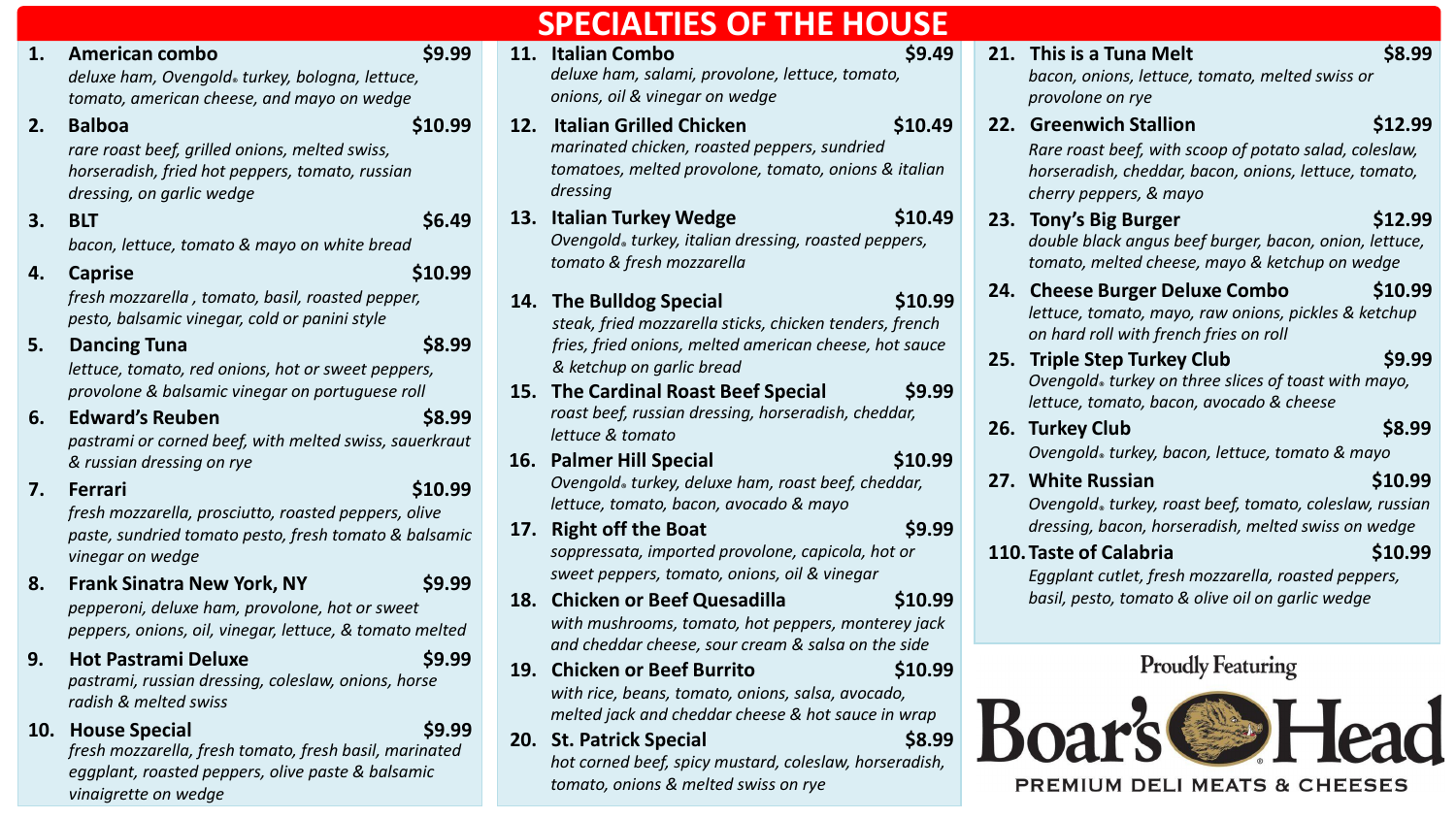| <b>WRAP SPECIALTIES</b>                                                                                                                                                                                                                                                                                                                                                                                                                                                                                                                                                                                                                                                                                                                                                     |                                                                                                                                                                                                                                                                                                                                                                                                                                                                                                                                                                                                                                                                                                                                                                                                                                       | <b>KIDS MENU</b>                                                                                                                                                                                                                                                                                                                                                                                                                                                                                                                                                                                                                                                                          |
|-----------------------------------------------------------------------------------------------------------------------------------------------------------------------------------------------------------------------------------------------------------------------------------------------------------------------------------------------------------------------------------------------------------------------------------------------------------------------------------------------------------------------------------------------------------------------------------------------------------------------------------------------------------------------------------------------------------------------------------------------------------------------------|---------------------------------------------------------------------------------------------------------------------------------------------------------------------------------------------------------------------------------------------------------------------------------------------------------------------------------------------------------------------------------------------------------------------------------------------------------------------------------------------------------------------------------------------------------------------------------------------------------------------------------------------------------------------------------------------------------------------------------------------------------------------------------------------------------------------------------------|-------------------------------------------------------------------------------------------------------------------------------------------------------------------------------------------------------------------------------------------------------------------------------------------------------------------------------------------------------------------------------------------------------------------------------------------------------------------------------------------------------------------------------------------------------------------------------------------------------------------------------------------------------------------------------------------|
| \$9.99<br>28. Apple Butter Turkey Wrap<br>smoked turkey, apple butter, mayo, monterey lack<br>bacon & sprouts<br>29. California Turkey Roll-Up<br>\$9.99<br>Ovengold <sub>®</sub> turkey, avocado, mango chutney, red onions,<br>bacon, lettuce, tomato, cheddar cheese & ranch dressing<br>30. Chicken Salad Deluxe<br>\$9.99<br>fresh spinach, tomato, bacon, honey mustard,<br>avocado & swiss<br>\$9.99<br>31. Club Roll-Up<br>deluxe ham, Ovengold® turkey, bacon, lettuce, tomato,<br>mayo & provolone<br>32. Cranberry Turkey Wrap<br>\$9.99<br>Ovengold turkey, sprouts, tomato, bacon, swiss, mayo<br>& cranberry sauce<br>33. French Connection<br>\$10.49<br>Ovengold® turkey, fig chutney, avocado, french<br>dressing, bacon, brie, cucumber, sprouts & tomato | \$9.99<br>35. Merengue Turkey Wrap<br>Ovengold <sub>®</sub> turkey, melted jalapeño cheese, lettuce,<br>tomato, avocado, sour cream, hot sauce, bacon &<br>light ranch dressing<br>\$9.99<br>36. Russian Turkey Wrap<br>Ovengold turkey, russian dressing, coleslaw, bacon,<br>swiss & tomato<br>\$9.99<br>37. Smokey Tony's<br>smoked turkey, lettuce, tomato, bacon, honey mustard<br>& smoked mozzarella<br>38. Sweet Heart Wrap<br>\$9.40<br>lettuce, tomato, cucumber, green peppers, avocado,<br>alpine lace swiss, sprouts, balsamic vinaigrette<br>\$10.99<br><b>Zero-Carb Wrap</b><br><b>39.</b><br>Ovengold turkey, alpine lace swiss, tomato,<br>cucumbers, avocado, ranch dressing, or low fat mayo<br>wrapped in leaf lettuce<br>40. Caren's Special Wrap<br>\$10.99<br>Ovengold turkey, avocado & crumbled potato chips | \$9.40<br>88. Fried Chicken Wings with french fries<br>\$9.40<br><b>Chicken Tenders</b> with french fries<br>89.<br>\$2.99<br><b>Hot Dog</b><br>90.<br>\$5.99<br><b>Cheese Quesadilla</b><br>91.<br>\$3.99<br><b>French Fries</b><br>92.<br>\$3.99<br><b>Curly Friest</b><br>93.<br>\$3.50<br><b>Hash Browns</b><br>94.<br>\$3.50<br>95. Home Fries<br>96. Potato Cones<br>small $$4.25$   large<br>\$8.99<br><b>Grilled Cheese</b><br>\$4.50<br>97.<br>\$4.99<br><b>Mozzarella Sticks</b><br>98.<br><b>Chicken Bites Combo</b><br>99.<br>small \$6.99<br>\$10.99<br>large<br>also available by the pound \$12.99<br>\$9.99<br>100. Hamburger with Fries<br>\$4.99<br>101. Macaroni Bites |
| \$9.99<br>34. Low Fat Turkey Wrap<br>Ovengold turkey, low fat cheese, sprouts, low fat mayo,<br>tomato, cucumber, lettuce, green peppers & onions<br><b>HOT SANDWICHES</b>                                                                                                                                                                                                                                                                                                                                                                                                                                                                                                                                                                                                  | 41. Russian Egg Salad Wrap<br>\$9.99<br>eqq salad with russian dressing, spinach, bacon,<br>avocado & tomato<br><b>COLD SANDWICHES</b>                                                                                                                                                                                                                                                                                                                                                                                                                                                                                                                                                                                                                                                                                                | <b>BREADS</b><br><b>SOUPS</b><br>-Kaiser Roll -Multigrain -Portuguese<br>\$4.99<br><b>Bowl</b><br>-Pumpernickel -Rye -White -Wheat<br>\$9.99<br>Quart<br>•Gluten Free<br>\$2.50                                                                                                                                                                                                                                                                                                                                                                                                                                                                                                           |
| <b>Chicken Parm</b><br>\$9.40<br>54.<br>\$9.40<br><b>Eggplant Parm</b><br>55.<br>\$9.40<br>Sausage, Peppers, Onions & Cheese<br>56.<br>\$8.99<br>Meatball Parm (on garlic bread add \$1.00)<br>57.<br>\$9.99<br><b>Hot Pastrami with Swiss</b><br>58.<br>\$9.99<br>59. Steak, Onion & Cheese                                                                                                                                                                                                                                                                                                                                                                                                                                                                                | \$6.99<br>\$3.99<br>Pastrami<br><b>Bacon</b><br>\$5.99<br>\$6.59<br><b>Bologna</b><br>Pepperoni<br>\$9.40<br>Prosciutto<br>\$6.99<br>Capicola<br>\$6.99<br>\$6.99<br><b>Roast Beef</b><br><b>Chicken Cutlet</b><br>\$6.59<br><b>Chicken Salad</b><br>\$6.59<br>Salami<br>\$8.99<br><b>Corned Beef</b><br>\$6.99<br>Soppressata<br>\$5.99<br><b>Smoked Turkey</b><br>\$6.59<br><b>Egg Salad</b>                                                                                                                                                                                                                                                                                                                                                                                                                                        | $\bullet$ Wedge / Wrap \$2.00<br><b>SANDWICHES ADD-ONS</b><br>\$1.00<br>\$1.50<br><b>Hot Peppers</b><br>Avocado<br>\$0.75<br>\$2.00<br>Lettuce<br><b>Bacon</b><br>\$0.50<br><b>Cheese</b><br><b>Onions</b><br>\$1.00<br>\$1.00<br><b>Pickle</b><br>Chutney<br>\$1.00                                                                                                                                                                                                                                                                                                                                                                                                                      |

**88. Fried Chicken Wings** *with french fries* **\$9.40 89. Chicken Tenders** *with french fries* **\$9.40**

**90. Hot Dog \$2.99 91. Cheese Quesadilla \$5.99 92. French Fries \$3.99 93. Curly Fries \$3.99 94. Hash Browns \$3.50**

**95. Home Fries \$3.50**

**100. Hamburger with Fries \$9.99 101. Macaroni Bites \$4.99**

**Bowl \$4.99 Quart \$9.99**

**Hot Peppers \$1.00 Lettuce \$0.75 Onions \$0.50 Pickle \$1.00**

**Roasted Peppers \$1.00 Tomato \$0.75**

**96. Potato Cones** *small \$4.25* | *large \$8.99* **97. Grilled Cheese \$4.50 98. Mozzarella Sticks \$4.99**

**60. Philly Cheese Steak \$10.99**

#### **Grilled Chicken \$6.99 Deluxe Ham \$6.59 Tuna \$6.59 Ovengold**® **Turkey \$6.59**

**Coleslaw \$1.00 Horseradish \$1.00**